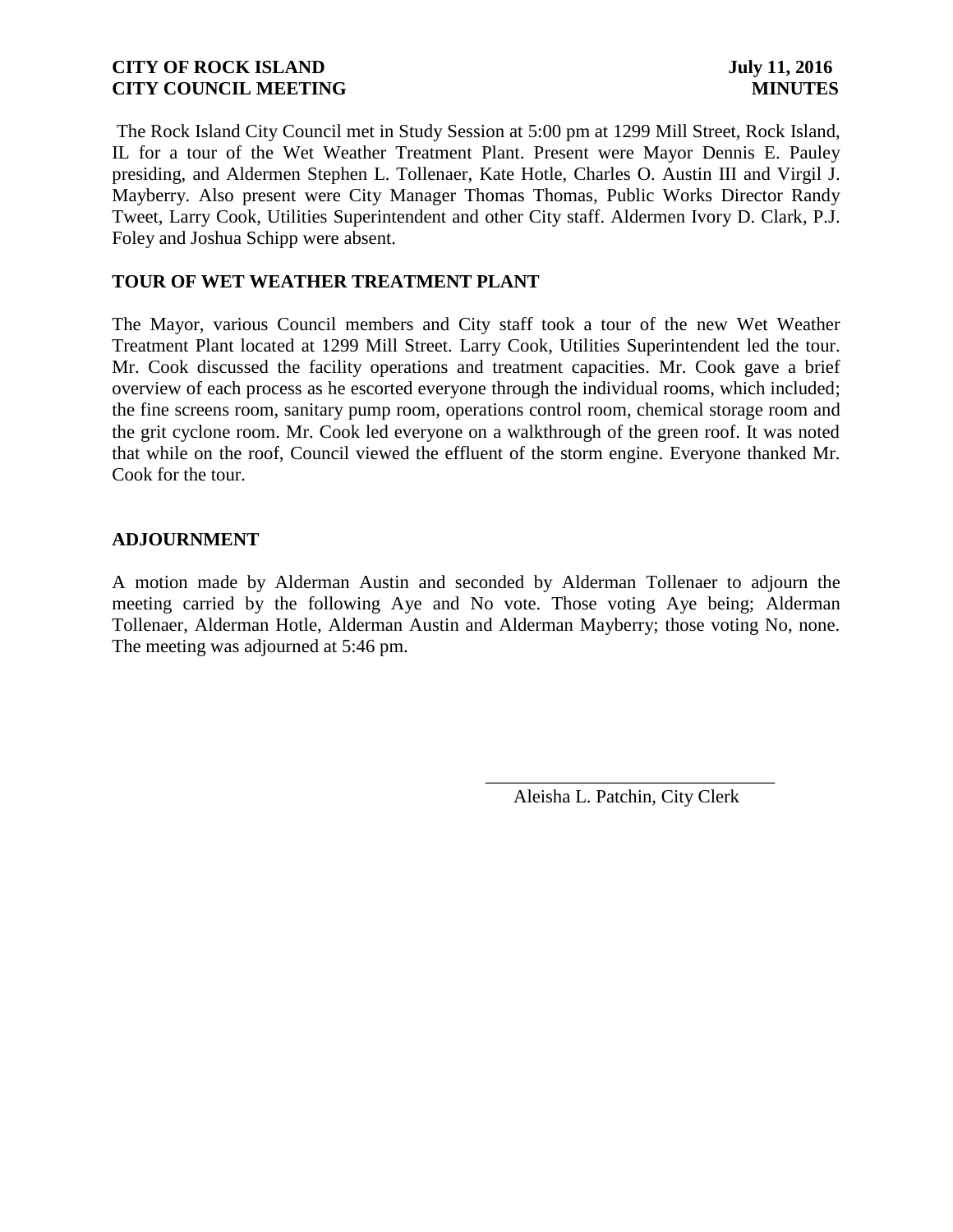Rock Island City Council met in regular session at 6:45 pm in Council Chambers of Rock Island City Hall. Present were Mayor Dennis E. Pauley presiding, and Aldermen Stephen L. Tollenaer, Kate Hotle, Charles O. Austin III, Ivory D. Clark and Virgil J. Mayberry. Also present were City Manager Thomas Thomas and City Attorney Dave Morrison. Alderman Joshua Schipp attended and participated remotely in the meeting via electronic means (telephone conference). Alderman P.J. Foley was absent.

Introductory Proceedings

Mayor Pauley called the meeting to order.

Mayor Pauley advised that Alderman Schipp notified the City through Aleisha Patchin, City Clerk that he would be required to be out of town for employment purposes and made a request to participate remotely per City ordinance. Mayor Pauley then inquired as to whether there was a motion to allow Alderman Schipp to participate in the Council meeting remotely.

It was moved by Alderman Hotle and seconded by Alderman Clark to allow Alderman Schipp to participate in the Council meeting remotely. The motion carried by the following Aye and No vote; those voting Aye being; Alderman Tollenaer, Alderman Hotle, Alderman Austin, Alderman Clark and Alderman Mayberry; those voting No, none.

At this time, the roll was called and Mayor Pauley led in the Pledge of Allegiance. Alderman Clark gave the Invocation.

# Agenda Item #5 **Minutes of the meeting of June 20, 2016.**

A motion was made by Alderman Hotle and seconded by Alderman Mayberry to approve the Minutes of the meeting of June 20, 2016 as printed. The motion carried by the following Aye and No vote; those voting Aye being; Alderman Tollenaer, Alderman Hotle, Alderman Schipp, Alderman Austin, Alderman Clark and Alderman Mayberry; those voting No, none.

## Agenda Item #6 **Update Rock Island by Mayor Pauley.**

Traveling  $9/11$  Memorial Exhibit - Mayor Pauley advised that this year marks the  $15<sup>th</sup>$ anniversary of 9/11. Modern Woodmen is sponsoring free public admission to the 9/11 Never Forget Mobile Exhibit, a traveling museum created to honor Stephen Siller, a New York City firefighter who lost his life on 9/11. Mayor Pauley stated that it is a 1,000 square foot memorial that is packed into a high-tech 53 foot trailer that includes artifacts, videos and live tours from NYFD firefighters. Mayor Pauley commented that the exhibit will be located at the west lot of Schwiebert Riverfront Park from Tuesday, July 19 through Saturday, July 23, 2016. The Mayor added that times will vary, so please visit www.modernwoodmen.org/everydayhero.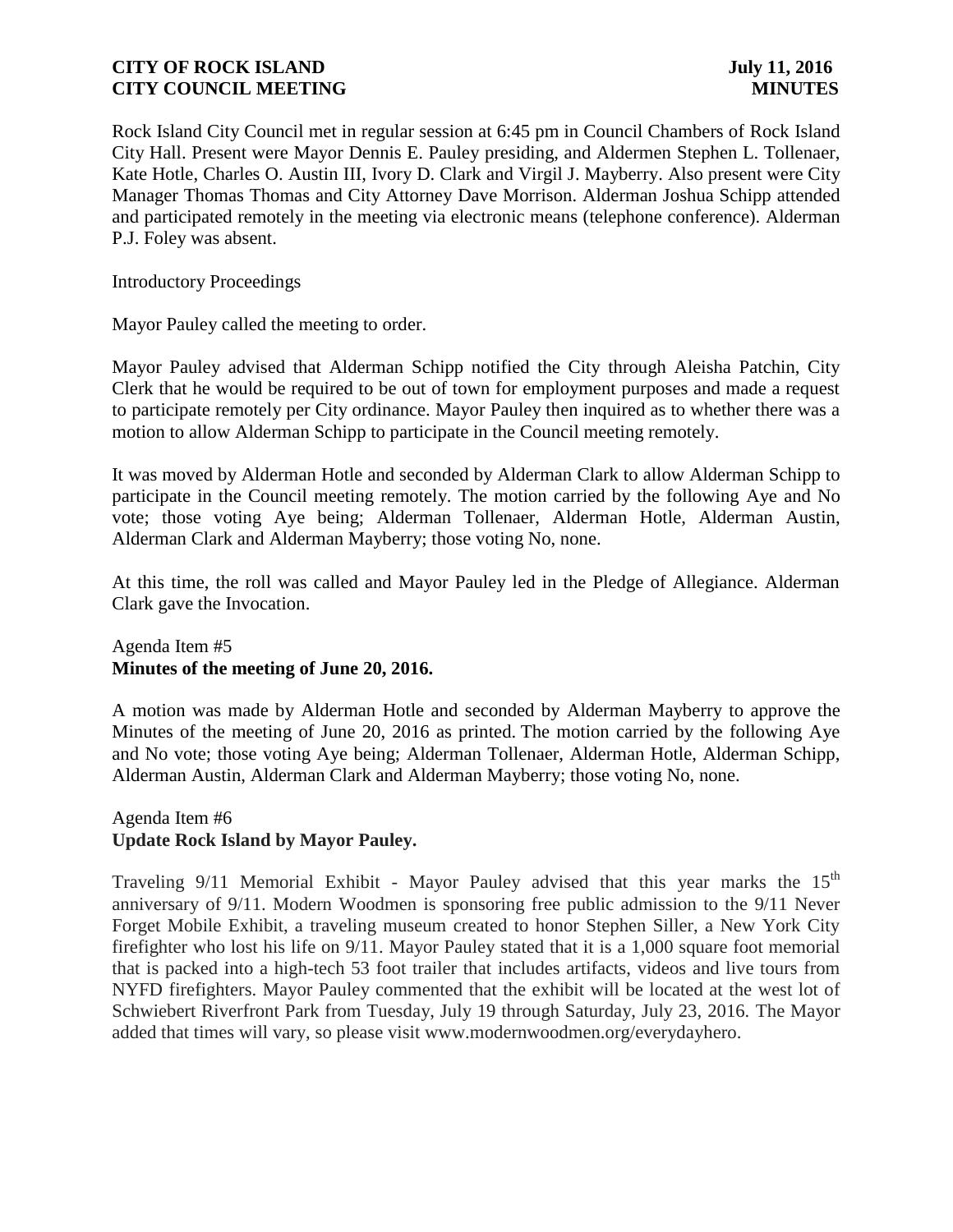Mayor Pauley stated that each year, residents of Rock Island are encouraged to "Tell On Your Neighbor" by nominating the yards in their neighborhood that they find to be appealing or most improved. Mayor Pauley stated that the City of Rock Island's Beautification Commission will review all entries and awards will be presented at the September 12, 2016 City Council meeting. Nominations can be made throughout the month of July by contacting the Community and Economic Development Department at (309) 732-2900 or by e-mail at planning@rigov.org.

Starlight Revue Concert Series – Mayor Pauley stated that on July 12, 2016, The Hotrods will perform in beautiful Lincoln Park. At 5:00 pm dinner will be available from Hy-Vee Grill with a dance lesson/family activity from 6:15 pm to 7:00 pm. Mayor Pauley noted that the concert will start at 7:00 pm. Call 732-RAIN to check status for inclement weather.

Mayor Pauley indicated that on Friday, July 15, 2016 Whitewater Junction will hold Fantastic Friday filled with games, waterslides and prizes from 12:00 pm to 5:00 pm. For more details, please call (309)732-7946.

Mayor Pauley advised that Alpha Kappa Alpha Sorority and the Martin Luther King, Jr. Community Center presents an African American Family movie night. The Mayor added that on Thursday, July 21, 2016 from 5:30 pm to 8:00 pm, there will be a special screening of the PBS Documentary "Love & Diane" with a group discussion to follow. Doors open at 5:30 pm and the event begins at 6:00 pm. Refreshments provided. For more information, please call (563) 322- 8870.

2016 Summer Olympics, Garden Style - Join the Quad City Botanical Center in the gardens to celebrate the 2016 Summer Olympics. Mayor Pauley stated that there will be fun and games to challenge your many talents or just sit back and watch the events unfold. Open to members and non-members on Sunday, July 24, 2016 from 11:00 am to 2:00 pm. For more information or to register, please call (309) 794-0991.

#### Agenda Item #7

### **Proclamation declaring July 14, 2016 as Summer Learning Day.**

Mayor Pauley read the proclamation. Dan McNeil, Executive Director of the Spring Forward Learning Center accepted the proclamation. Mr. McNeil thanked Council for recognizing July 14<sup>th</sup> as Summer Learning Day. Mr. McNeil stated that the Spring Forward Learning Center along with the Martin Luther King Center and the Rock Island Library have been working hard to curb summer learning laws. Mr. McNeil indicated that while the kids are having fun this summer with activities, they also spend time reading. Mr. McNeil added that 45 minutes each day is focused on literacy. Mr. McNeil further discussed this item.

Alderman Mayberry discussed the confusion in the newspaper in regards to recent articles in terms of who is the director of the Martin Luther King Center and who is the First Ward Alderman. Alderman Mayberry requested that the newspaper address this issue. It was noted that Jerry Jones is the Executive Director of the Martin Luther King Center and Alderman Ivory D. Clark is the First Ward Alderman.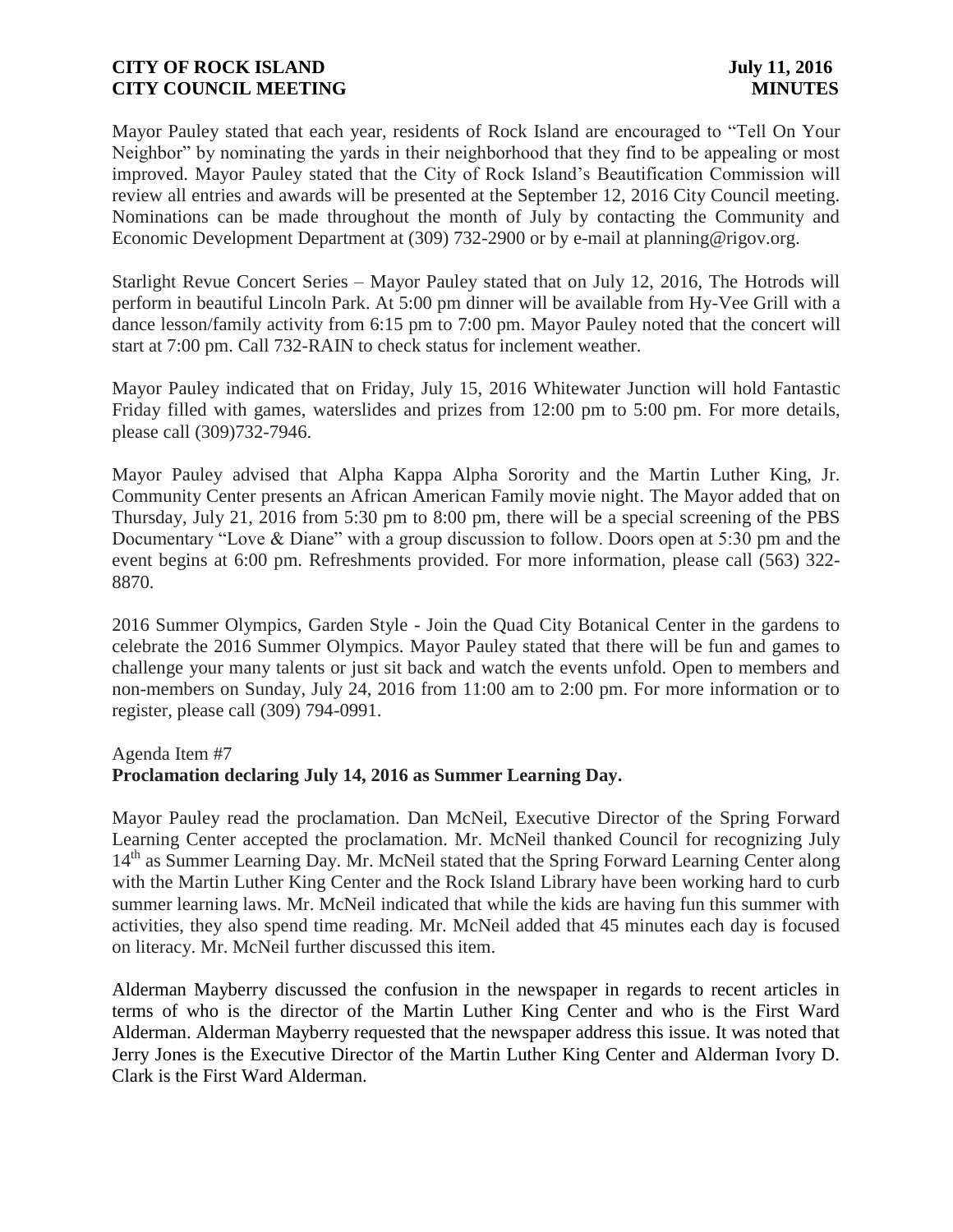#### Agenda Item #8

**Proclamation declaring Modern Woodmen's Salute to Heroes March on September 11, 2016 as a special time to honor local first responders and military members and to encourage all citizens to observe the procession.** 

Mayor Pauley read the proclamation. Shea Doyle of Modern Woodmen accepted the proclamation. Mr. Doyle thanked Council for the proclamation and stated that this is a culmination of a season of events where we will be honoring heroes and first responders on the anniversary of  $9/11$ . Mr. Doyle stated that the parade will be held on September  $11<sup>th</sup>$ . Mr. Doyle invited everyone to the traveling exhibit at Schwiebert Riverfront Park. Mr. Doyle stated that actual firefighters that were in 9/11 will be conducting tours of the traveling exhibit. Mr. Doyle also invited everyone to the parade. Mr. Doyle further discussed this item.

### Agenda Item #9

**Public Hearing on a request from Richard Lopez for an amendment to an approved special use permit (for a neighborhood café and bakery) to change the name from the previous operator (Christine Thompson) to Richard Lopez and to amend the business hours to 6:00 am to 10:00 pm on Tuesday, Wednesday, Thursday and Sunday and 6:00 am to 11:00 pm on Friday and Saturday at 3055 38th Street.**

Mayor Pauley closed the regular meeting at 6:57 pm and opened a Public Hearing on a request from Richard Lopez for an amendment to an approved special use permit (for a neighborhood café and bakery) to change the name from the previous operator (Christine Thompson) to Richard Lopez and to amend the business hours to 6:00 am to 10:00 pm on Tuesday, Wednesday, Thursday and Sunday and 6:00 am to 11:00 pm on Friday and Saturday at 3055 38<sup>th</sup> Street.

Mr. Richard Lopez stepped forward. Mr. Lopez stated that he proposes to reopen Ganson's Café and is seeking a special use permit to operate Igor's Café from 6:00 am to 10:00 pm on Tuesday, Wednesday, Thursday and Sunday and 6:00 am until 11:00 pm on Friday and Saturday. Mr. Lopez stated that he understood that 11:00 pm is a little late to be open in this residential neighborhood. Mr. Lopez added that he will only be serving inside the building until 11:00 pm on Fridays and Saturdays. Mr. Lopez advised that he would like to be open later on Fridays because he loves Rock Island football and Saturday would be to accommodate late night diners in the neighborhood. Mr. Lopez offered that he will be applying for a full liquor license, but Igor's will not be a bar; we will serve liquor to complement the dishes.

Mr. Lopez stated that he feels the property at  $3055$   $38<sup>th</sup>$  Street is a good fit for the café. Mr. Lopez commented that parking has been an issue; the lot has 15 spaces and four parallel spaces along 38<sup>th</sup> Street. Mr. Lopez added that he understands there is to be no parking on that private lane to the east of the property. Mr. Lopez advised that he has a verbal agreement with Parks and Recreation Director John Gripp to use Saukie's lot for parking during early, late and off seasons.

Alderman Austin inquired as to what type of liquor license Ganson's had. Mayor Pauley stated that it was beer and wine only. Mr. Lopez commented that he would like to go with a full liquor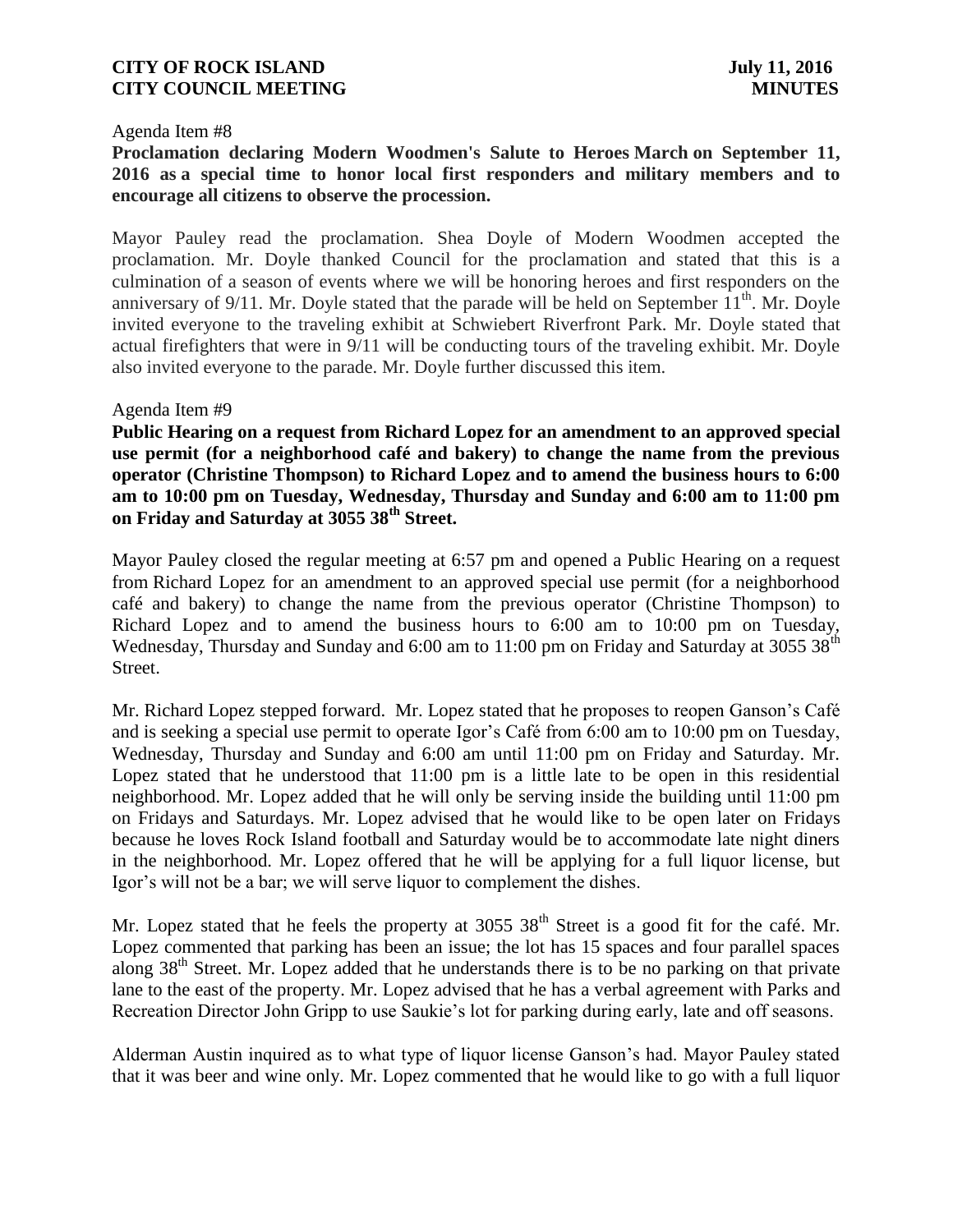license because when the café does Spanish night, he would like to have the ability to serve margaritas. Mr. Lopez noted that there would not be any carryout liquor.

Alderman Austin discussed Rock Island High School home football games and stated that there are four nights this year at the present time. Alderman Austin stated that he has always been under the impression that with a special use permit, the hours of operation are from the time when the owner turns the lock in the morning until the owner locks the doors at night. Alderman Austin further discussed this item. Economic Development Manager Bret Gardella stated that he could not answer Alderman Austin's question in regards to the special use permit hours, because it is more of a zoning question. Mr. Gardella added that he would find out the answer and let Alderman Austin know in the morning. Alderman Austin advised that this could dramatically impact what time the last customer could be served in order for the lights to be out and the door to be locked.

Mayor Pauley inquired as to whether there was anyone who wished to speak in favor of the amendment to the special use permit. No one stepped forward.

Mayor Pauley then inquired as to whether there was anyone who wished to speak in opposition to the amendment to the special use permit.

Tim Knanishu of 3933 31<sup>st</sup> Avenue, Rock Island, IL stepped forward. Mayor Pauley swore in Mr. Knanishu.

Mr. Knanishu stated that he sent Council an email in regards to his thoughts on this request. Mr. Knanishu was seeking a denial of this request. Mr. Knanishu stated that any application for the use of this property should operate under the guidelines that exist today as established by the City Council. Mr. Knanishu indicated that Mr. Lopez is asking for an expansion of operating hours on Friday and Saturday nights. Mr. Knanishu also discussed his concerns in regards to the parking issue, traffic and noise. Mr. Knanishu commented that Ganson's was a great neighbor, and if this business was going to be operated like the Thompson's operated their business within the hours they operated it, then he didn't think any neighbor would have a problem with it.

Mr. Lopez advised that this business will not be a bar; there will be limited drinks; it will be a restaurant. Mr. Lopez stated that he understands the parking issue and Saukie has no problem for the restaurant to use the parking lot.

Mayor Pauley inquired upon Parks and Recreation Director John Gripp as to whether that was the agreement he made with Mr. Lopez. Mr. Gripp advised that he spoke briefly with Mr. Lopez on the phone about the parking. Mr. Gripp stated that if it was going to be similar to Ganson's operation then Parks could accommodate that. Mr. Gripp added that later in the evening as golf is winding down, there is capacity in the parking lot.

More discussion followed on the special use permit amendment as it related to hours in terms of the time component for opening the business and closing the business as well as the liquor component in reference to the type and hours for the liquor license. In addition, Council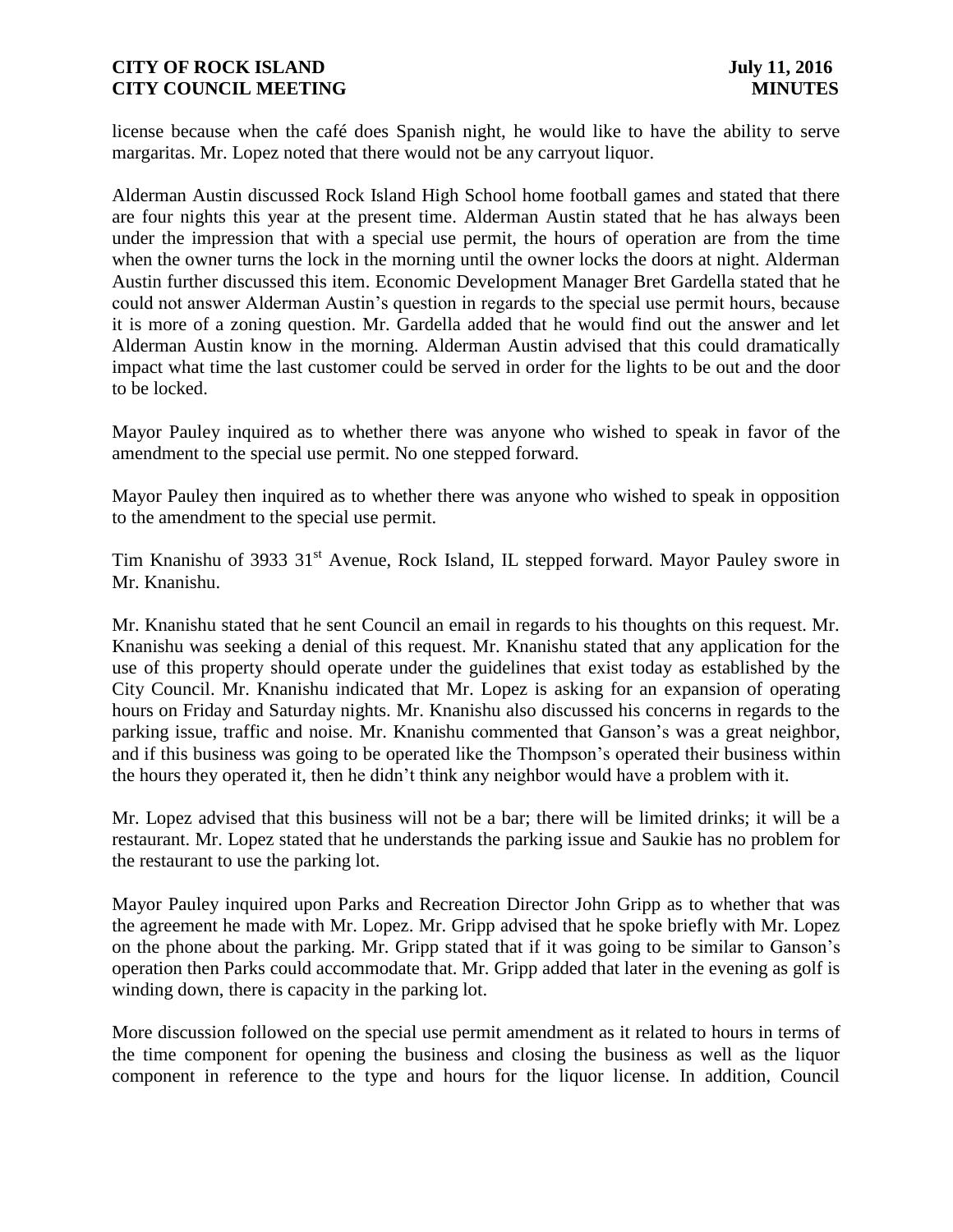discussed the zoning component as it related to the special use permit and the hours of the proposed business.

Alderman Austin advised that staff's recommendation was to have the 11:00 pm closing time only on Rock Island High School home football games, which is only four nights this year. Mr. Lopez responded that he originally asked for that but staff said to just blanket it and go for the 11:00 pm closing time on Fridays and Saturdays. Council further discussed this item.

With no person present to speak in favor of or no other person present to speak in opposition to the amendment to the special use permit, Mayor Pauley closed the Public Hearing and reconvened the regular meeting at 7:17 pm.

Alderman Austin inquired about the stipulation as to whether it was only for the Rock Island home football dates in regards to the closing time. Mayor Pauley stated that it has been taken out of the recommendation.

Alderman Austin then moved to approve the amendment to the special use permit as recommended, subject to the stipulation as stated in the report and refer to the City Attorney for an ordinance. The motion carried by the following Aye and No vote; those voting Aye being; Alderman Tollenaer, Alderman Hotle, Alderman Schipp, Alderman Austin, Alderman Clark and Alderman Mayberry; those voting No, none.

#### Agenda Item #10

**Public Hearing on a request from Leverage Holdings for an amendment to an approved special use permit to reduce the area of the approved commercial office building from 12,500 square feet to 4,032 square feet and to allow four mini-warehouse structures with approximately 177 units instead of approximately 122 units at 4041 79th Avenue West.**

Mayor Pauley closed the regular meeting at 7:18 pm and opened a Public Hearing on a request from Leverage Holdings for an amendment to an approved special use permit to reduce the area of the approved commercial office building from 12,500 square feet to 4,032 square feet and to allow four mini-warehouse structures with approximately 177 units instead of approximately 122 units at  $4041$   $79<sup>th</sup>$  Avenue West.

Mr. Andy Allen (Hodge Construction) of Reynolds, IL and Ms. Missy Gasiorowski of Moline, IL stepped forward.

Ms. Gasiorowski stated that they had put in a special use request several months ago and it was approved. Ms. Gasiorowski indicated that since then they have changed the design of the layout. Ms. Gasiorowski explained that the sewer line on the east where they were going to put the larger office building would require them to have a pump for each of the units and the cost and maintenance of that would be a hindrance. Ms. Gasiorowski commented that they had a tenant that would be taking up more than half of that building, but they lost that tenant. Ms. Gasiorowski added that they decided to flip the office, change it into storage and move the office to the west where a pump would not be needed and shrink it down to just two tenants.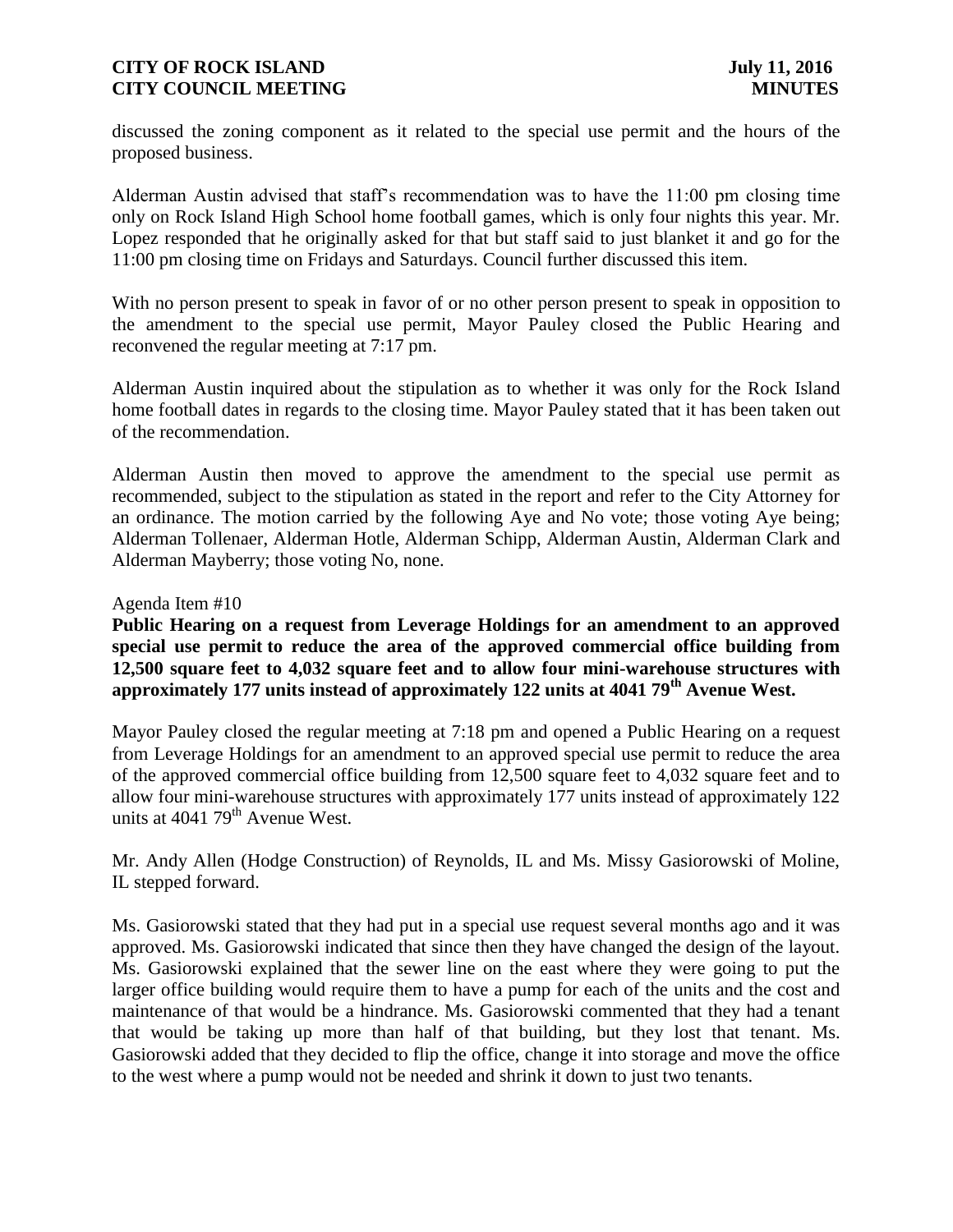Mayor Pauley inquired as to whether there was anyone who wished to speak in favor of the amendment to the special use permit. No one stepped forward.

Mayor Pauley then inquired as to whether there was anyone who wished to speak in opposition to the amendment to the special use permit. No one stepped forward.

With no person present to speak in favor of or in opposition to the amendment to the special use permit, Mayor Pauley closed the Public Hearing and reconvened the regular meeting at 7:21 pm.

It was moved by Alderman Mayberry and seconded by Alderman Tollenaer to approve the amendment to the special use permit as recommended, subject to the stipulations as stated in the report and refer to the City Attorney for an ordinance. The motion carried by the following Aye and No vote; those voting Aye being; Alderman Tollenaer, Alderman Hotle, Alderman Schipp, Alderman Austin, Alderman Clark and Alderman Mayberry; those voting No, none.

# Agenda Item #11 **CLAIMS**

It was moved by Alderman Austin and seconded by Alderman Hotle to accept the following reports and authorize payments as recommended. The motion carried by the following Aye and No vote; those voting Aye being; Alderman Tollenaer, Alderman Hotle, Alderman Schipp, Alderman Austin, Alderman Clark and Alderman Mayberry; those voting No, none.

a. Report from the Human Resources Department regarding payment in the amount of \$18,104.24 to Dave Morrison for legal services rendered for the month of June.

b. Report from the Public Works Department regarding payment #5 in the amount of \$17,498.00 to Greenspace Associates of Davenport, IA for services provided for the 2015/2016 Sod Replacement Program project.

c. Report from the Public Works Department regarding payment #1 in the amount of \$23,685.35 to Peterson Parking Lot Striping of Carbon Cliff, IL for services provided for the 2016 Pavement Marking Program project.

d. Report from the Public Works Department regarding payment #2 in the amount of \$13,919.31 to Peterson Parking Lot Striping of Carbon Cliff, IL for services provided for the 2016 Pavement Marking Program project.

e. Report from the Public Works Department regarding payment #1 in the amount of \$103,722.82 to Tri City Blacktop, Inc. of Bettendorf, IA for services provided for the  $38<sup>th</sup>$ Street and 18<sup>th</sup> Avenue Intersection Resurfacing project.

f. Report from the Public Works Department regarding payment #1 in the amount of \$203,411.66 to Valley Construction, Co. of Rock Island, IL for services provided for the  $12<sup>th</sup>$  Street and  $13<sup>th</sup>$  Street Reconstruction:  $5<sup>th</sup>$  Avenue to  $7<sup>th</sup>$  Avenue projects.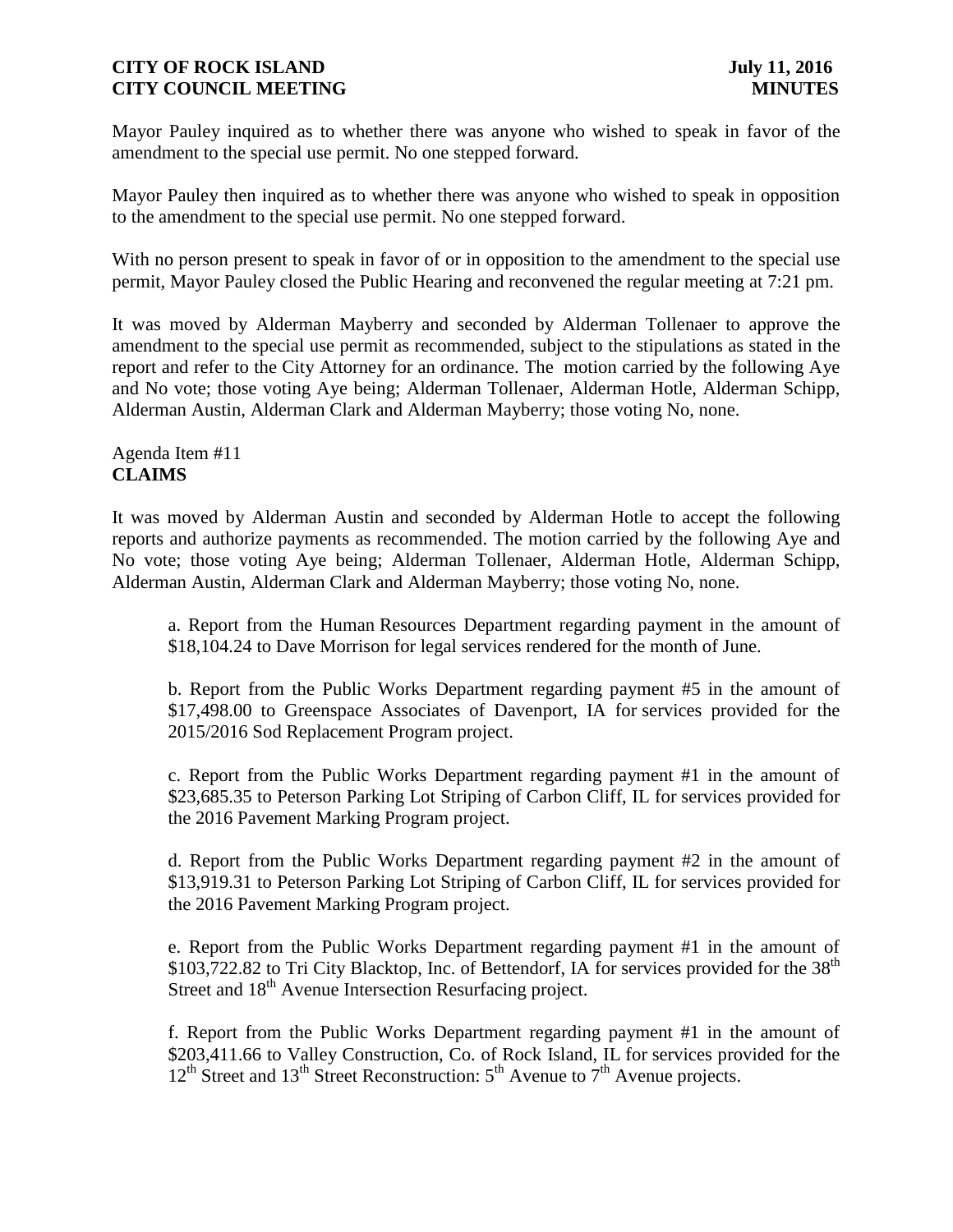g. Report from the Public Works Department regarding payment #1 in the amount of \$122,495.06 to Centennial Contractors of the Quad Cities, Inc. of Moline, IL for services provided for the 45<sup>th</sup> Street Reconstruction:  $23^{rd}$  Avenue to  $24^{th}$  Avenue project.

h. Report from the Public Works Department regarding payment #1 in the amount of \$114,334.29 to Walter D. Laud, Inc. of East Moline, IL for services provided for the 25<sup>th</sup> Avenue Resurfacing:  $12^{th}$  Street to  $17^{th}$  Street project.

i. Report from the Public Works Department regarding payment #1 in the amount of \$132,807.20 to Centennial Contractors of the Quad Cities, Inc. of Moline, IL for services provided for the 2015/2016 Sidewalk and Pavement Patching Program projects.

j. Report from the Public Works Department regarding payment #1 in the amount of \$70,937.70 to Langman Construction, Inc. of Rock Island, IL for services provided for the 2016 Catch Basin and Manhole Program projects.

k. Report from the Public Works Department regarding payment #9 in the amount of \$371,230.71 to Civil Constructors, Inc. of East Moline, IL for services provided for the Farmall Storage Tank project.

l. Report from the Public Works Department regarding payment #1 in the amount of \$159,254.37 to Langman Construction, Inc. of Rock Island, IL for services provided for the  $34<sup>th</sup>$  Avenue and  $20<sup>th</sup>$  Street Court Resurfacing:  $20<sup>th</sup>$  Street Court to  $22<sup>nd</sup>$  Street plus  $21<sup>st</sup>$  Street Resurfacing:  $17<sup>th</sup>$  Street to  $34<sup>th</sup>$  Avenue project.

m. Report from the Public Works Department regarding payment in the amount of \$67,500.00 to the Illinois Environmental Protection Agency of Springfield, IL for annual fees for the NPDES permits.

Agenda Item #12

**Claims for the weeks of June 17 through June 23 in the amount of \$812,711.90, June 24 through June 30 in the amount of \$490,321.89 and July 1 through July 7 in the amount of \$1,134,091.63 and payroll for the weeks of June 6 through June 19 in the amount of \$1,473,487.90 and June 20 through July 3 in the amount of \$1,510,959.58.**

It was moved by Alderman Clark and seconded by Alderman Mayberry to allow the claims and payroll. The motion carried by the following Aye and No vote; those voting Aye being; Alderman Tollenaer, Alderman Hotle, Alderman Schipp, Alderman Austin, Alderman Clark and Alderman Mayberry; those voting No, none.

Agenda Item #13

**Report from the Public Works Department regarding bids for the Curbside Recycling Service Contract, recommending the bid be awarded to Republic Services of Bettendorf, IA in the amount of \$3.90 per month per customer**.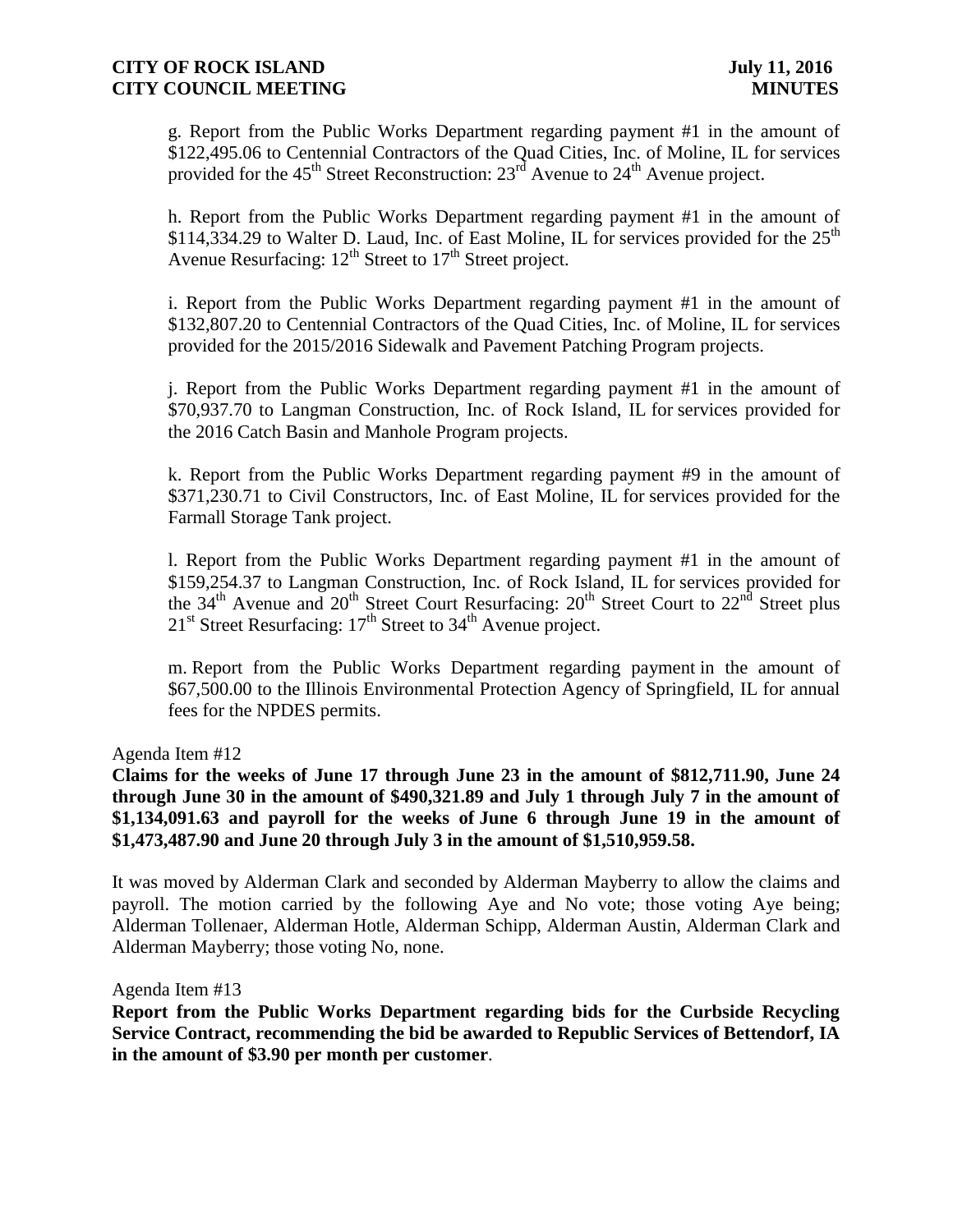Alderman Austin moved and Alderman Hotle seconded to award the bid as recommended and authorize the City Manager to execute the contract documents.

Discussion followed. Alderman Austin stated that based on the report from the Bi-State Regional Commission, Scott County will be opening their single stream recycling facility on August  $1<sup>st</sup>$ ; the City's recyclables will no longer be taken to Peoria or the Chicago suburban area; it will go straight to Scott County and it will also allow the City to do glass.

Public Works Director Randy Tweet stated that it would be up to the vendor to take it there. Mr. Tweet added that he assumes the vendor will take the recyclables to Scott County. Mr. Tweet stated that the Scott County facility is accepting single stream including glass.

Alderman Schipp clarified that this new option gives customers the option of now putting glass in the recyclables.

Mr. Tweet advised that the contract will take effect on August  $1<sup>st</sup>$  and at that point, it will include glass. Mr. Tweet commented that customers will not be notified until August  $1<sup>st</sup>$ .

Alderman Schipp inquired about mandatory recycling. Mr. Tweet advised that at this time, it is being recommended to continue the current program, which is a subscription program. Mr. Tweet added that a study session will be held next month to look at the option of mandatory recycling throughout the City. Mr. Tweet advised that these are two separate issues; one is to take care of the contract that expires at the end of this month and the other would be mandatory recycling. Council and Mr. Tweet further discussed this item.

After discussion, the motion carried by the following Aye and No vote; those voting Aye being; Alderman Tollenaer, Alderman Hotle, Alderman Schipp, Alderman Austin, Alderman Clark and Alderman Mayberry; those voting No, none.

Agenda Item #14

**Report from the Community and Economic Development Department regarding bids for the demolition of one commercial property and 13 residential properties along with the metal building, recommending the bid be awarded to H. Coopman Trucking and Excavating of Moline, IL in the amount of \$204,688.00.**

It was moved by Alderman Hotle and seconded by Alderman Austin to award the bid as recommended and authorize the City Manager to execute the contract documents. The motion carried by the following Aye and No vote; those voting Aye being; Alderman Tollenaer, Alderman Hotle, Alderman Schipp, Alderman Austin, Alderman Clark and Alderman Mayberry; those voting No, none.

Agenda Item #15 **Report from the Public Works Department regarding a lease agreement for the Sunset Marina apartment.**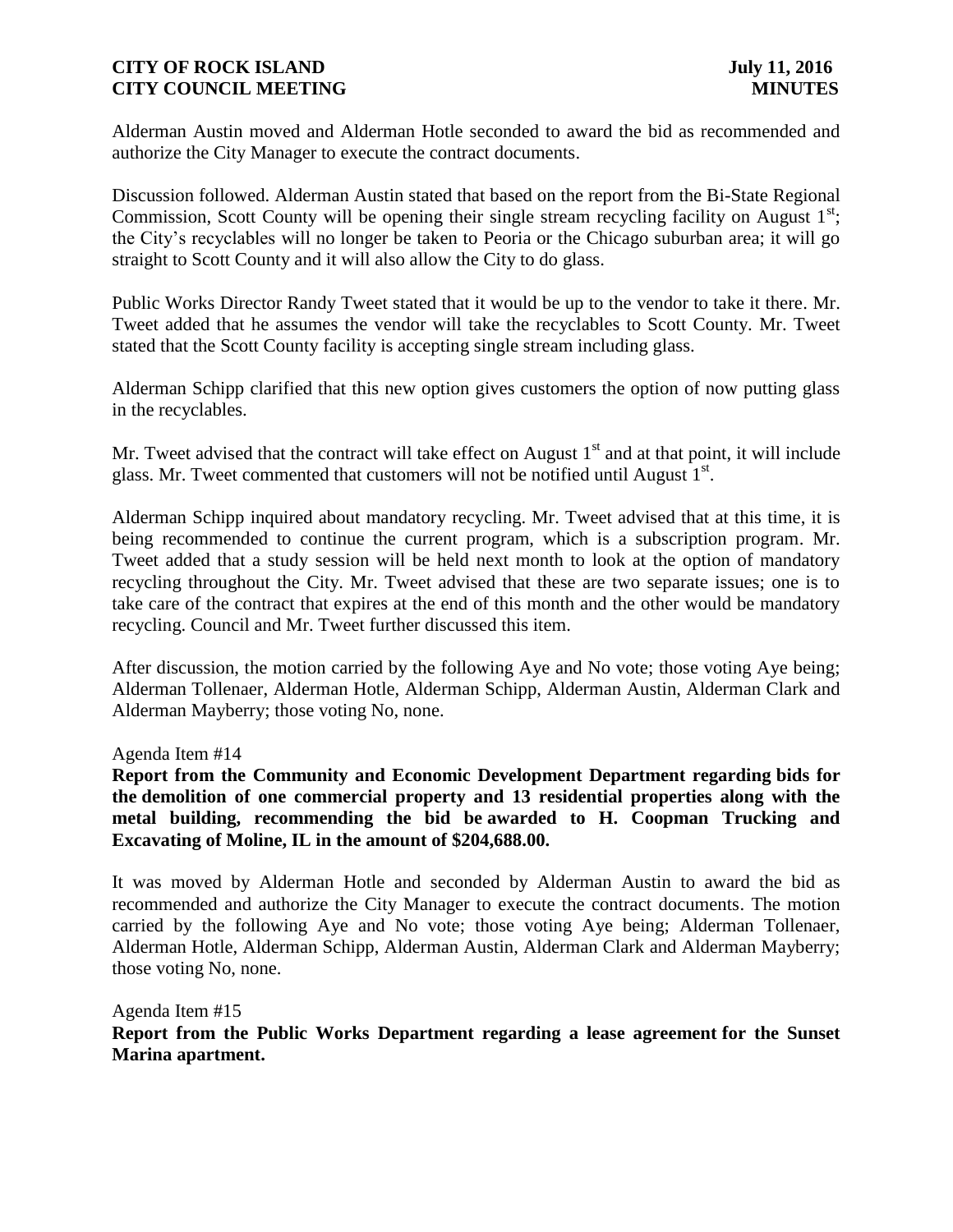Alderman Tollenaer moved and Alderman Hotle seconded to approve the lease as written and authorize the City Manager to execute the contract documents.

Discussion followed. Alderman Schipp inquired upon City Attorney Dave Morrison as to whether he had the opportunity to review this issue. Alderman Schipp stated that he was interested in what law or policy may be in effect for the City in regards to acting as a landlord or if the City had to comply with any sort of fair housing or equal opportunity housing standards.

City Attorney Dave Morrison stated that he looked at the lease, but he did not consider the issue of whether or not the lease would be subject to the Fair Housing Act. City Attorney Morrison advised that he would have to research that issue and get back to Alderman Schipp. City Attorney Morrison commented that it was his understanding that the City previously rented this property.

Public Works Director Randy Tweet advised that the City rented out this property for many years. Mr. Tweet stated that a couple of years ago, the renter left. Mr. Tweet added that some other options for the space were looked at but there wasn't anything that was cost effective, so it was decided to put the apartment on the market again. Council further discussed this item as it related to advertising.

After discussion, the motion carried by the following Aye and No vote; those voting Aye being; Alderman Tollenaer, Alderman Hotle, Alderman Schipp, Alderman Austin, Alderman Clark and Alderman Mayberry; those voting No, none.

Agenda Item #16

**Report from the Public Works Department regarding the 2016 Manhole Lining Program contract, recommending to extend the 2015 Manhole Lining Program contract with Mechanical Jobbers Marketing, Inc. of Lithonia, GA in order to perform the required manhole lining through 2016.**

It was moved by Alderman Tollenaer and seconded by Alderman Clark to approve the extension as recommended. The motion carried by the following Aye and No vote; those voting Aye being; Alderman Tollenaer, Alderman Hotle, Alderman Schipp, Alderman Austin, Alderman Clark and Alderman Mayberry; those voting No, none.

#### Agenda Item #17

## **Report from the Public Works Department regarding Amendment No. 1 to the agreement with CDM Smith, Inc. of Chicago, IL for additional design services on the replacement for the Water Treatment Plant Filter Building in the amount of \$117,000.00.**

Alderman Hotle moved and Alderman Austin seconded to approve the amendment as recommended and authorize the City Manager to execute the contract documents. The motion carried by the following Aye and No vote; those voting Aye being; Alderman Tollenaer, Alderman Hotle, Alderman Schipp, Alderman Austin, Alderman Clark and Alderman Mayberry; those voting No, none.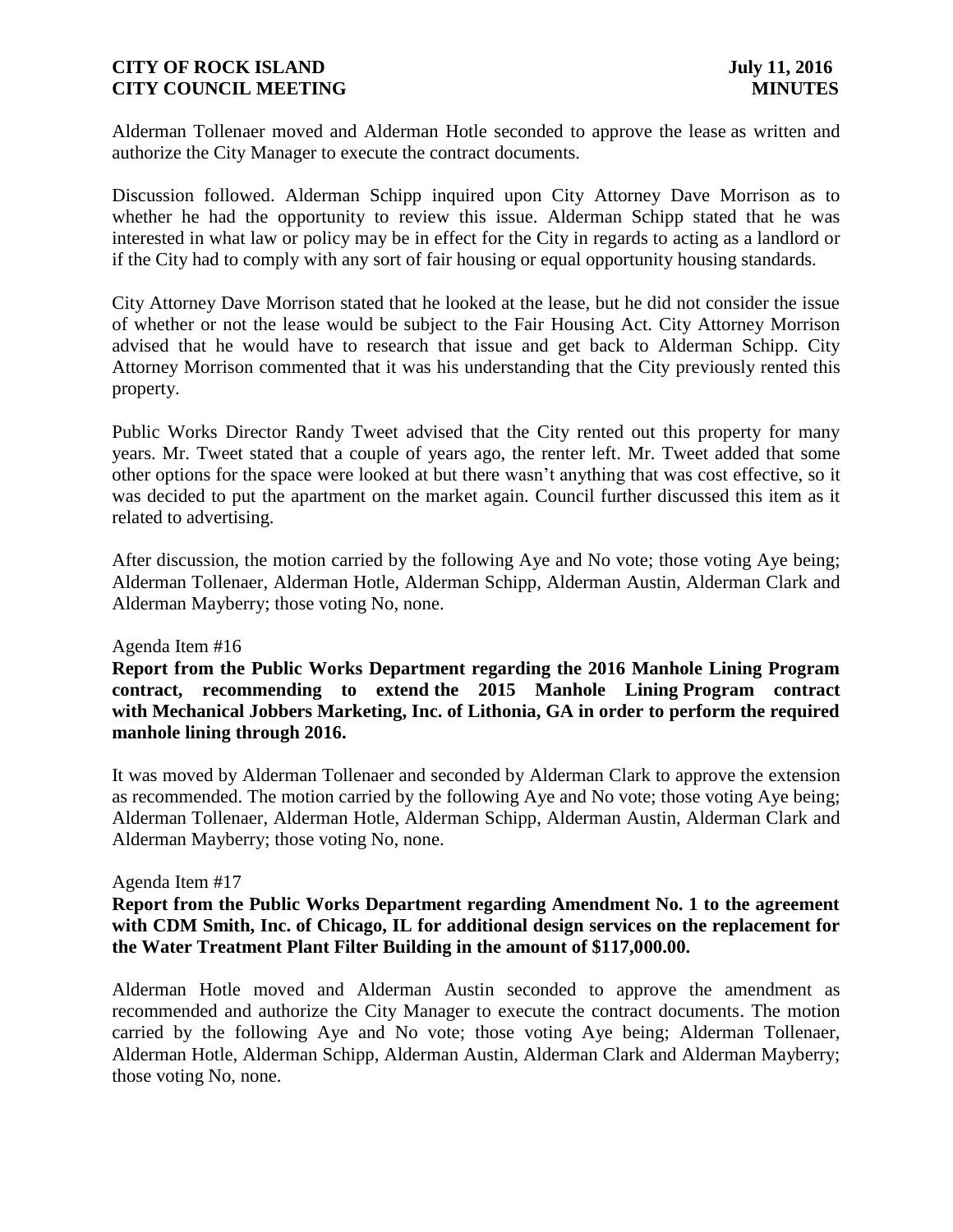#### Agenda Item #18

## **Report from the Human Resources Department regarding a Special Ordinance for prevailing wage rates in the City of Rock Island.**

It was moved by Alderman Tollenaer and seconded by Alderman Hotle to consider, suspend the rules and pass the ordinance. The motion carried by the following Aye and No vote; those voting Aye being; Alderman Tollenaer, Alderman Hotle, Alderman Schipp, Alderman Austin, Alderman Clark and Alderman Mayberry; those voting No, none.

#### Agenda Item #19

# **Report from the Finance Department regarding the Municipal Compliance Reports for Fiscal Year ending December 31, 2015 for the Police Pension Fund and Fire Pension Fund.**

Alderman Tollenaer moved and Alderman Clark seconded to accept the reports as recommended. The motion carried by the following Aye and No vote; those voting Aye being; Alderman Tollenaer, Alderman Hotle, Alderman Schipp, Alderman Austin, Alderman Clark and Alderman Mayberry; those voting No, none.

#### Agenda Item #20

## **Report from the Community and Economic Development Department regarding a proposal from Quad City Arts for the 2016 Metro Arts Summer Youth Apprenticeship Program**.

It was moved by Alderman Hotle and seconded by Alderman Mayberry to approve the proposal as recommended and authorize support of the program in the amount of \$5,000.00.

Alderman Hotle commented that she continues to give strong support over this program. Alderman Hotle added that it is a small amount of money from the City, but it brings a lot of beauty to the Downtown and it also gets the youth involved, which gives them some skills and experience.

After comments, the motion carried by the following Aye and No vote; those voting Aye being; Alderman Tollenaer, Alderman Hotle, Alderman Schipp, Alderman Austin, Alderman Clark and Alderman Mayberry; those voting No, none.

#### Agenda Item #21

**Report from the Traffic Engineering Committee regarding a request from Kathy McGrath and Dick Permantier to ban parking on both sides of the street at the corner of 42nd Avenue in front of their home**.

Alderman Schipp moved and Alderman Tollenaer seconded to approve the request to ban parking on both sides of the street starting on the east edge of the driveway at  $4445 \frac{\text{kg}}{42}$ <sup>nd</sup> Avenue to the south edge of the driveway at  $4101 \, 46$ <sup>th</sup> Street Court and refer to the City Attorney for an ordinance.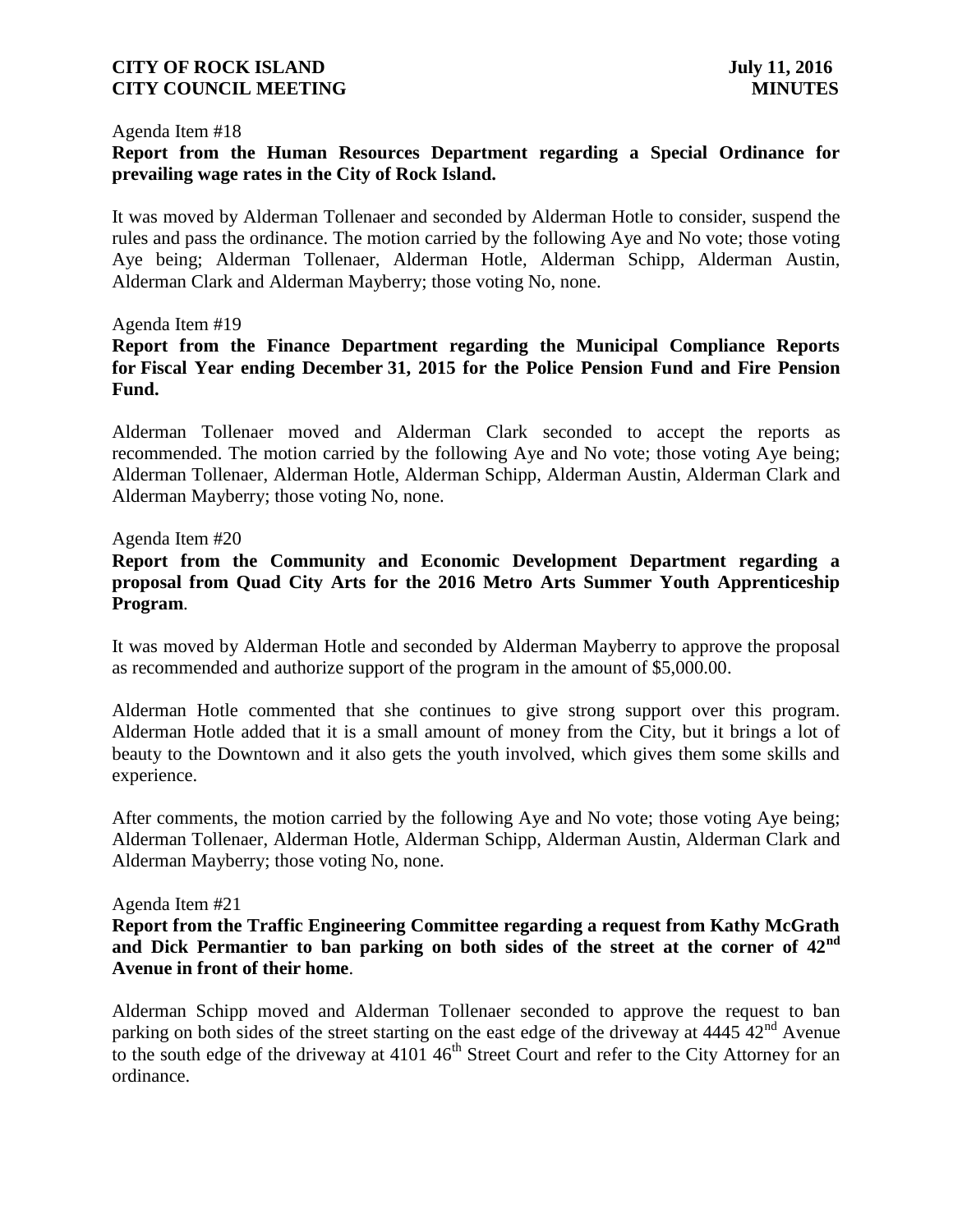Discussion followed. Alderman Austin advised that the report stated that the request is to ban parking in front of their home; that request appears to apply to one address; now it is applying to eight properties around the curve on both sides. Alderman Austin added that the report said there was no communication with the neighbors. Alderman Austin inquired as to whether this is standard procedure to change the parking and not communicate with the neighbors.

Public Works Director Randy Tweet stated no, it is not standard procedure. Mr. Tweet advised that a letter was sent out to all the neighbors, but the department has not heard anything. Mr. Tweet stated that before the department got this request, we were asked to look at the issue based on meetings that were held here a couple of months ago. Mr. Tweet explained that their house is not actually on the corner, so to ban parking in front of their house really doesn't ban parking on the corner. Mr. Tweet pointed out that if it is to be done properly then the whole corner needs to be done.

Alderman Austin inquired as to what is the primary reason for the parking ban. Mr. Tweet stated that all of the neighbors came to that public hearing a couple of months ago and the department has been trying to get them to submit something. Mr. Tweet added that they said they asked the City to do something and they said the City didn't do anything. Mr. Tweet commented that at that point, the department moved forward with it. Mr. Tweet stated that they looked at the situation, took it to the Traffic Engineering Committee and this is the report and recommendation. Mr. Tweet and Council further discussed this issue.

James Wilson of Rock Island, IL stepped forward. Mr. Wilson stated that the corner has been there as long as the street has been there. Mr. Wilson added that the neighbors are trying to make it where I can't even park my cars in front of my house. Mr. Wilson commented that speed limits are posted; you can't drive more than 20 miles per hour around that corner. Mr. Wilson stated that he did not understand why there is a problem. Mr. Wilson further discussed his concerns.

Alderman Hotle stated that she was surprised to see the recommendation for no parking on both sides of the street.

Kathy McGrath of Rock Island, IL stepped forward. Ms. McGrath stated that they didn't ask for a parking ban in front of their house and they didn't ask for the whole corner plus a block on each side to include two extra residents. Ms. McGrath indicated that they followed up on the City Council meetings and everybody agreed that it was dangerous for parking on that corner. Ms. McGrath added that it has always been one side and there was not a problem until the Gusse's moved in and started parking there. Ms. McGrath further discussed this issue.

Mayor Pauley advised that this is typically done by petition and he didn't know how this has gotten this far. Mr. Tweet advised that there were three or four neighbors at that public hearing and they said they wanted this to happen. Mr. Tweet stated that it was looked at objectively in regards to the safety component. Mr. Tweet commented that if you ban it on the corner then you ban it on the corner and then an extension on the corner; this is the safe way to do it. Council and Mr. Tweet further discussed this issue.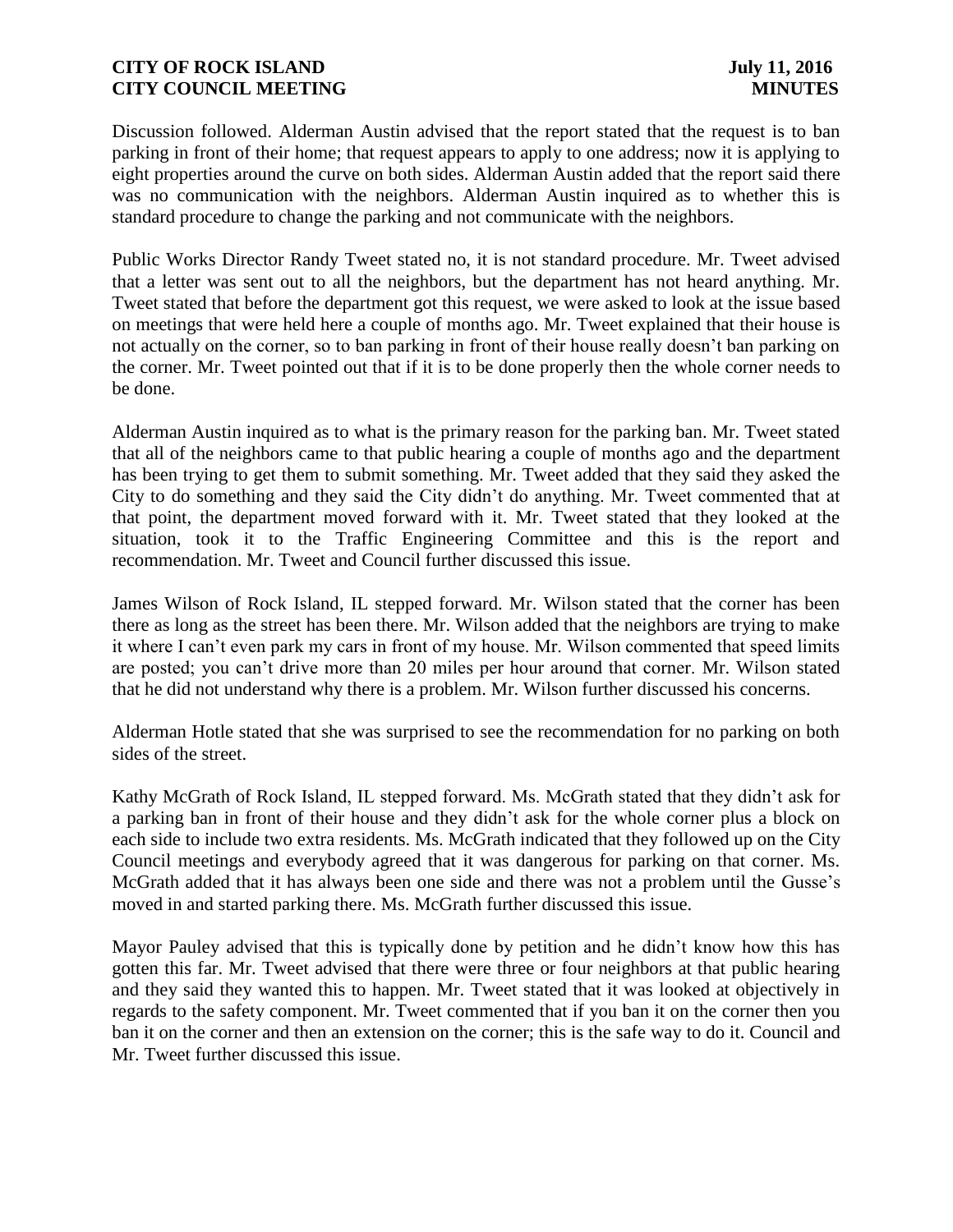Mayor Pauley clarified that Ms. McGrath didn't request this; this was a joint request. The Mayor added that instead of doing it as a petition; this is being done as a recommendation from that session. Mr. Tweet stated that is correct. After more discussion on whether Ms. McGrath and the neighbors wanted no parking on one side of the street, or around the corner, or on both sides of the street and who requested no parking, Mayor Pauley stated that there appears to be extreme confusion on this issue. Mayor Pauley stated that something needs to be done to defer this to another meeting so that it can be straightened out as to what people actually want. Council further discussed this issue.

Alderman Austin stated that he would like to see this come back as a petition and inquired as to whether two weeks was enough time to make it happen. Ms. McGrath stated that she could walk around the neighborhood block and get it signed. Mr. Tweet stated to Ms. McGrath that they need an exact measurement because this will be a legal document; it will become an ordinance.

After more discussion, Alderman Hotle moved to defer this item until the next Council meeting, Alderman Clark seconded.

Discussion followed on the motion.

At this time, Alderman Schipp rescinded his motion to approve the request. It was noted that Alderman Schipp's motion to rescind eliminated Alderman Tollenaer's second.

The motion to defer then carried by the following Aye and No vote; those voting Aye being; Alderman Tollenaer, Alderman Hotle, Alderman Schipp, Alderman Austin, Alderman Clark and Alderman Mayberry; those voting No, none.

Mayor Pauley inquired upon Ms. McGrath to get together with Mr. Tweet and figure out what they exactly want. Mayor Pauley stated that this item will come back to Council in two weeks.

Agenda Item #22

**Report from the Traffic Engineering Committee requesting the installation of four hour**  parallel parking on the north side and the installation of bus parking on the south side of **3 rd Avenue between 16th and 17th Streets.**

It was moved by Alderman Clark and seconded by Alderman Austin to approve the request as recommended and refer to the City Attorney for an ordinance.

Discussion followed. Alderman Hotle inquired upon Public Works Director Randy Tweet to explain this item.

Mr. Tweet advised that it is in the area where the bus terminal used to be and it is in the area where the new landscaping was put in. Mr. Tweet stated that previously it was all no parking and the hotel wanted some bus parking. Mr. Tweet added that it was not just for the hotel but for other events Downtown where bus parking may be needed. Mr. Tweet commented that there is also a need for more on-street parking.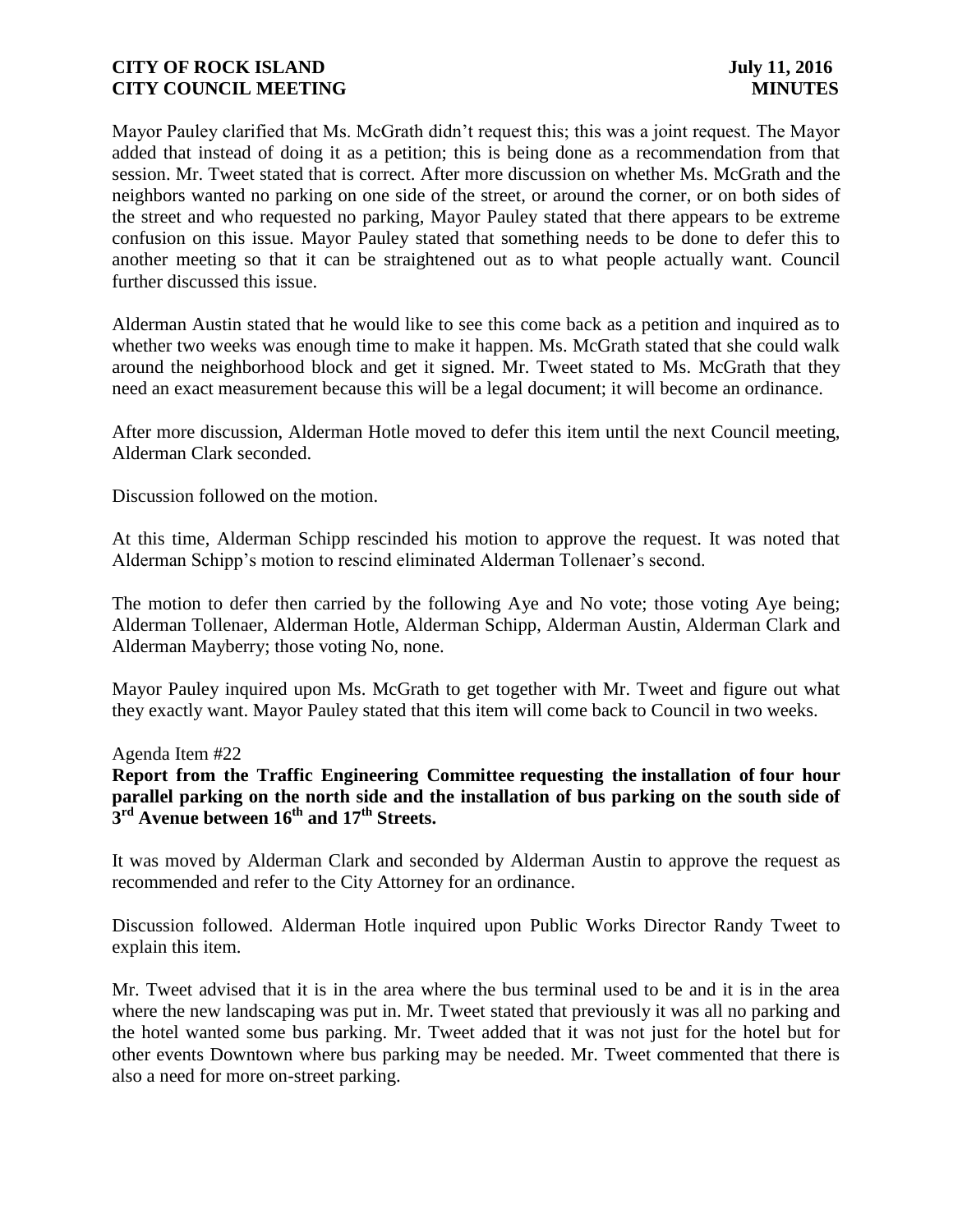After more discussion, the motion carried by the following Aye and No vote; those voting Aye being; Alderman Tollenaer, Alderman Hotle, Alderman Schipp, Alderman Austin, Alderman Clark and Alderman Mayberry; those voting No, none.

### Agenda Item #23

# **Report from the Mayor regarding appointments to the Property Maintenance Board of Appeals.**

Alderman Austin moved and Alderman Hotle seconded to approve the appointments as recommended. The motion carried by the following Aye and No vote; those voting Aye being; Alderman Tollenaer, Alderman Hotle, Alderman Schipp, Alderman Austin, Alderman Clark and Alderman Mayberry; those voting No, none.

Blake Humphrey and Russ McConnaha were appointed to the Property Maintenance Board of Appeals for three year terms expiring in July 2019.

#### Agenda Item #24

**Report from the City Clerk regarding a Plaza activity/event application from Phil Woodward of The Arena at 1811 2nd Avenue requesting to host an outdoor concert on Friday, July 22, 2016 from 7:00 pm to 12:00 am.**

It was moved by Alderman Hotle and seconded by Alderman Austin to approve the event as recommended, subject to complying with all Plaza and liquor license regulations. The motion carried by the following Aye and No vote; those voting Aye being; Alderman Tollenaer, Alderman Hotle, Alderman Schipp, Alderman Austin, Alderman Clark and Alderman Mayberry; those voting No, none.

#### Agenda Item #25

# **Report from the City Clerk regarding an application and highway resolution for the Quad Cities Marathon to be held on Sunday, September 25, 2016.**

Alderman Austin moved and Alderman Clark seconded to approve the application as recommended and adopt the resolution.

Discussion followed. Alderman Hotle stated that Council has been in the process of discussing how to handle the Police fees for this event and Council has not made a final decision on that yet, but we are approving this event tonight. Alderman Hotle inquired as to whether the fee issue can be determined between now and the end of September.

City Manager Thomas stated yes, that item will be brought back for discussion before the event takes place. Alderman Tollenaer inquired as to whether that expenditure will come to Council as a yes or no vote. Mr. Thomas stated yes, it will be whether Council wants to waive the fees or the option of giving a donation.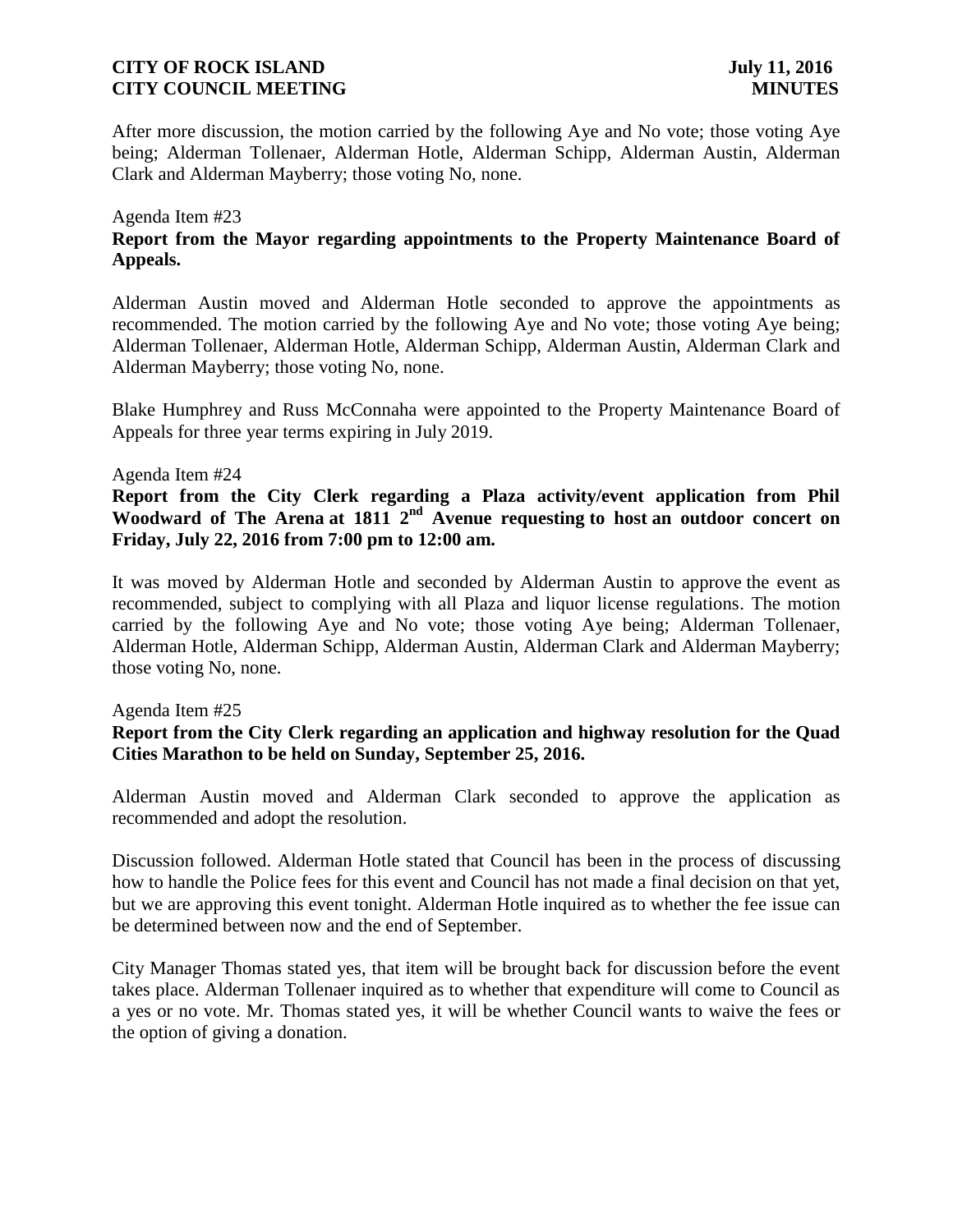After discussion, the motion carried by the following Aye and No vote; those voting Aye being; Alderman Tollenaer, Alderman Hotle, Alderman Schipp, Alderman Austin, Alderman Clark and Alderman Mayberry; those voting No, none.

#### Agenda Item #26

**Report from the City Clerk regarding an activity application from Teala Happ on behalf of Modern Woodmen of America for Modern Woodmen's Patriot Day Parade (Salute to Heroes March) to be held on Sunday, September 11, 2016 beginning at 2:00 pm, and a resolution** authorizing the use of a portion of  $15<sup>th</sup>$  Street from  $2<sup>nd</sup>$  Avenue to the **Centennial Bridge.**

It was moved by Alderman Hotle and seconded by Alderman Mayberry to approve the event as recommended and adopt the resolution.

Comments followed. Alderman Hotle stated that it is a fantastic opportunity for the community and we are very fortunate that the City has this kind of community business partner that Modern Woodmen is. Alderman Hotle stated that it is a great way to honor the people and lives lost on that day.

Alderman Clark stated that he is proud that Modern Woodmen is in the First Ward. Alderman Clark added that there are a lot of things that this company does that people don't know about. Alderman Clark commented that Modern Woodmen is a wonderful partner in the community.

After comments, the motion carried by the following Aye and No vote; those voting Aye being; Alderman Tollenaer, Alderman Hotle, Alderman Schipp, Alderman Austin, Alderman Clark and Alderman Mayberry; those voting No, none.

### **Agenda Item #27, #29 and #30**

Alderman Clark moved to approve the requests as recommended for items 27, 29 and 30 and Alderman Hotle seconded. The motion carried by the following Aye and No vote; those voting Aye being; Alderman Tollenaer, Alderman Hotle, Alderman Schipp, Alderman Austin, Alderman Clark and Alderman Mayberry; those voting No, none.

#### Agenda Item #27

**Report from the City Clerk regarding a request for a street closing at 9th Street between 6th and 7th Avenue; along with a sound amplification permit for the Rock Island County NAACP Community Celebration and Resource Fair to be held on Saturday, August 27, 2016 from noon to 4:00 pm at the Martin Luther King Center at 630 9th Street.**

#### Agenda Item #29

**Report from the City Clerk regarding a request from Second Baptist Church for a street closing at the corner of 10th Street between 5th Avenue and 6th Avenue and the corner of 6th Avenue and 9th Street, and the alley between 9th and 10th Street, along with sound amplification for their Family Picnic to be held on Sunday, July 31, 2016 from 9:00 am to 6:00 pm.**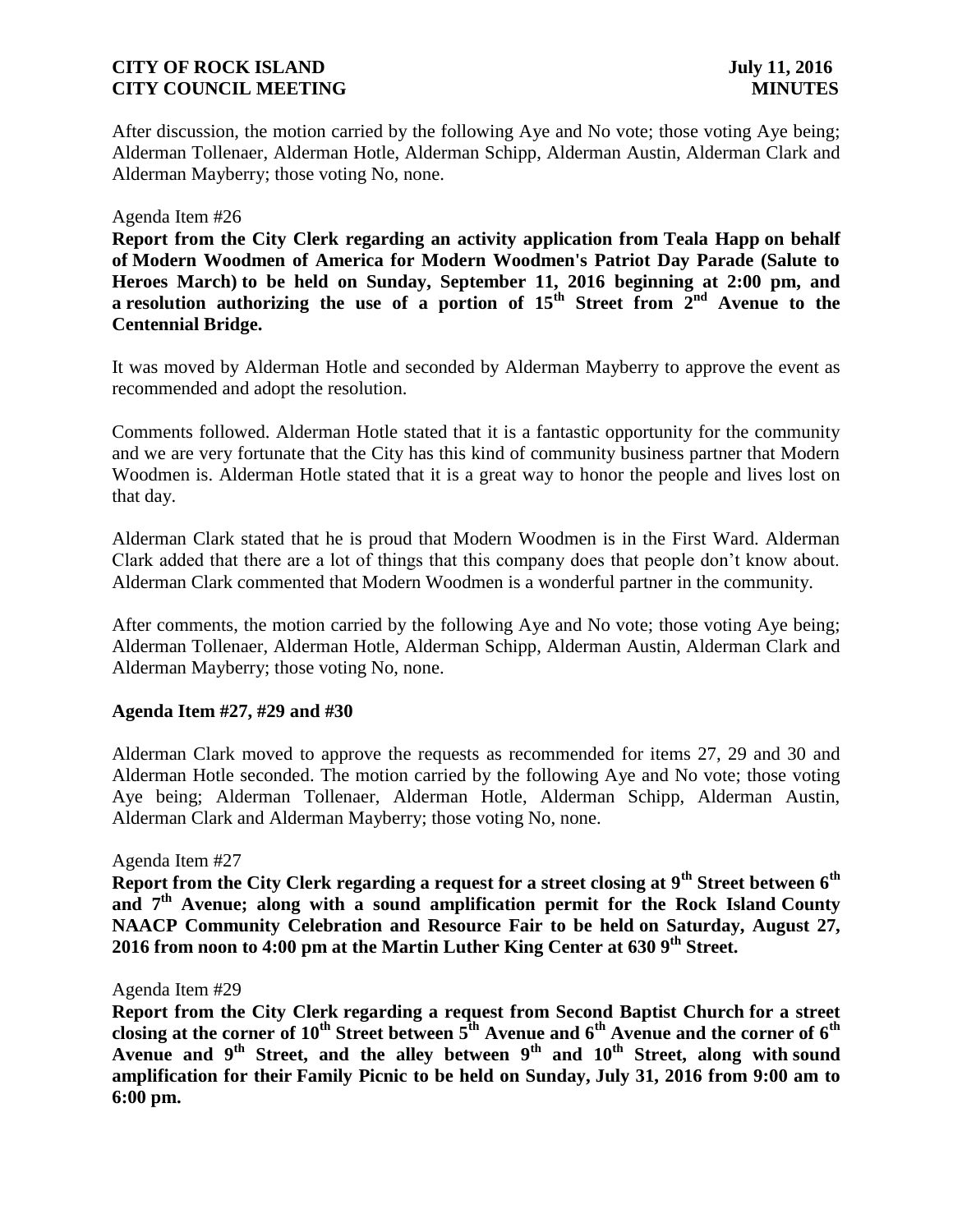#### Agenda Item #30

**Report from the City Clerk regarding a request from Dorothy Cotton at 903 14th Avenue to close off the alley at 9th Street between 13th Avenue and 14th Avenue, along with sound amplification for a family reunion to be held on Friday, August 5, 2016 from 5:00 pm to 10:00 pm.**

### Agenda Item #28

**Report from the City Clerk regarding a request from the IL/IA Center for Independent Living for a street closing at 5th Avenue between 11th Street and 12th Street, a request for sound amplification, a resolution for temporary closure of 5 th Avenue (US 67) from 11th Street to 12th Street, and a request for utilization of the City owned lot on the north side of 5 th Avenue for the ADA's 26th Anniversary block party celebration to be held on Friday, July 22, 2016 from 9:00 am to 3:00 pm at 501 11th Street.**

It was moved by Alderman Clark and seconded by Alderman Hotle to approve the requests as recommended and adopt the resolution.

Mayor Pauley inquired to Public Works Director Randy Tweet as to whether the State requirement has been taken care of for the IL/IA Center for Independent Living and verified that the resolution will go to the State for approval. Mr. Tweet stated yes; it is a State route and they allowed it last year.

After discussion, the motion carried by the following Aye and No vote; those voting Aye being; Alderman Tollenaer, Alderman Hotle, Alderman Schipp, Alderman Austin, Alderman Clark and Alderman Mayberry; those voting No, none.

Agenda Item #31 **Other Business.**

Mayor Pauley stated that one person signed up to address Council to speak on an item, but that person left the meeting.

Alderman Austin inquired upon Community and Economic Development Director Jeff Eder to say a few words about his plans for the future. Mr. Eder thanked the Mayor and Aldermen for his time with the City. Mr. Eder advised that he will be leaving Rock Island and has accepted a City Administrator position in East Peoria, IL. Mr. Eder stated that he will be looking forward to that challenge in the future. Mr. Eder commented that it has been a great time working with the Council. Mr. Eder thanked Council for the opportunity to work with them on a long list of projects that have been accomplished over the past four years.

Alderman Clark stated that there has been a lot going on in the last couple of weeks in this country, and it has been going on a little longer than that. Alderman Clark stated that he hoped everyone understands that now is the time that the country truly needs God and we have to understand that a house divided cannot stand. Alderman Clark added that we are one country and if we don't understand that and keep turning our heads when we see things that are tragic, then we are going to have more incidents happen like they did in the last couple of weeks. Alderman